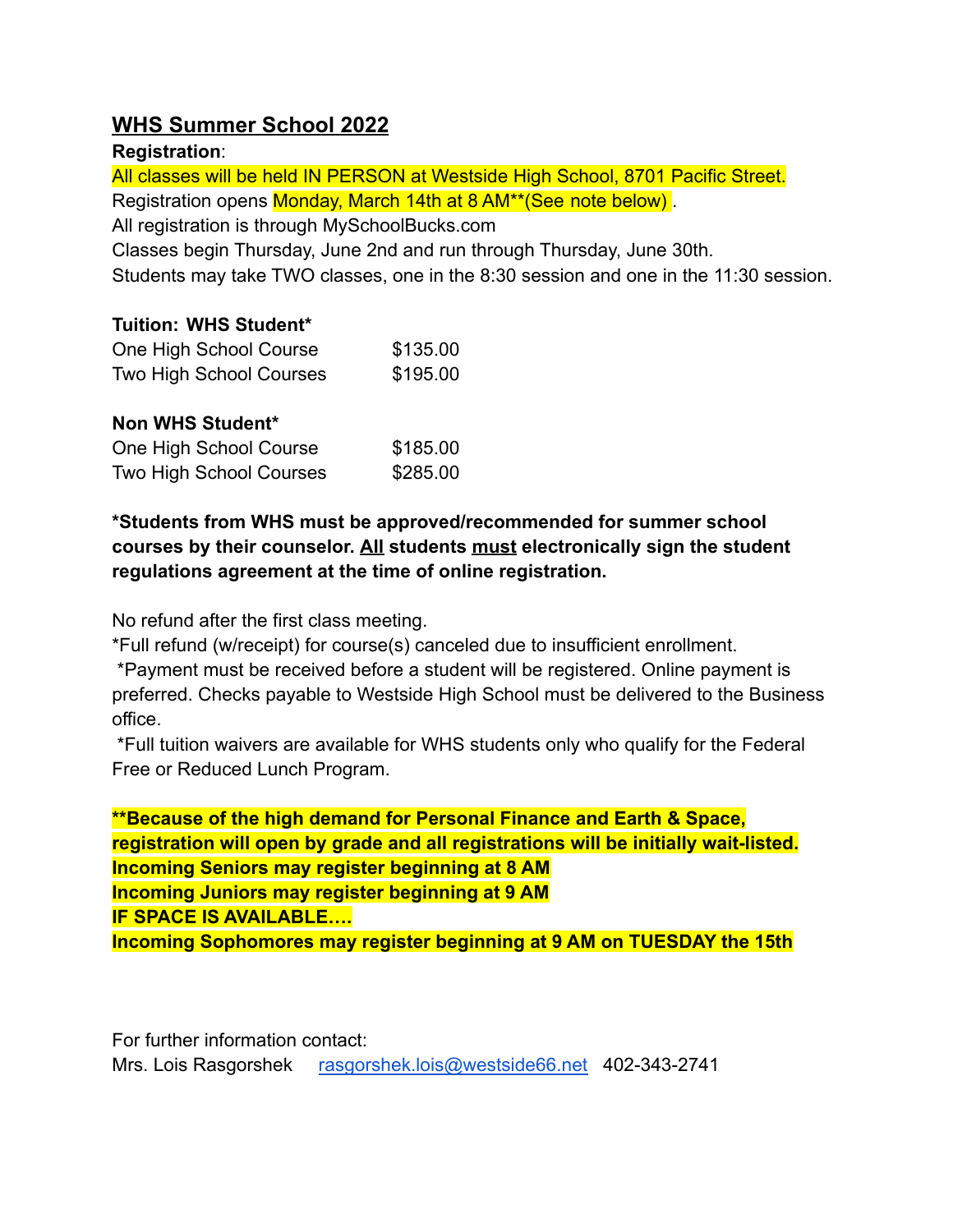# **Student Regulations:**

### **Grades**

All grades will be in Power School. Parents and students will be able to access their personal accounts after receiving their passwords on. Thursday, June  $2^{nd}$ . Final grades will be mailed on or about July 6th but parents and students can go online by July 5th to see final grades. Grades for students from other districts will be sent automatically as per the directions given on the summer school registration form.

#### **Attendance**

Due to the concentrated summer program, student attendance is critical. Students may not have more than FOUR absences - unexcused or excused. If a student has a fifth consecutive absence and is not making daily academic progress to complete their class by June 30th, they will automatically be dropped.

After the first, second, and third unexcused absences, the parent will be notified by the teacher. Once a student reaches four absences, the teacher will notify the Summer School Administrator who will then call the parents to forewarn them that the student will be dropped from summer school upon a fifth absence. If this occurs, no credit or refund will be given. Refusal to do work during class may also result in an unexcused absence.

**Tardiness** -- 3 Tardies = 1 unexcused. Students are expected to be in class on time. For each three tardies, one unexcused absence will result. Students more than 10 minutes late to a class will be counted unexcused.

Students dropped from a class will receive a failing (F) grade that will be recorded on their transcript.

#### **Student Conduct**

Students attending summer school are expected to be responsible learners and citizens. However, those instances of irresponsibility that will warrant immediate withdrawal from summer school with no credit or refund are:

- Possession of, selling of, or use of alcoholic liquor, drugs, and/or narcotics
- **Fighting**
- · Gambling
- · Destruction of school property
- · Gross disrespect for teachers, school officials, or other employees
- · Knowingly possessing or handling a weapon
- Willfully damaging property of others, stealing or attempting either
- Disregard for summer school policies
- · Using violence or threats
- · Behavior that seriously interferes with class work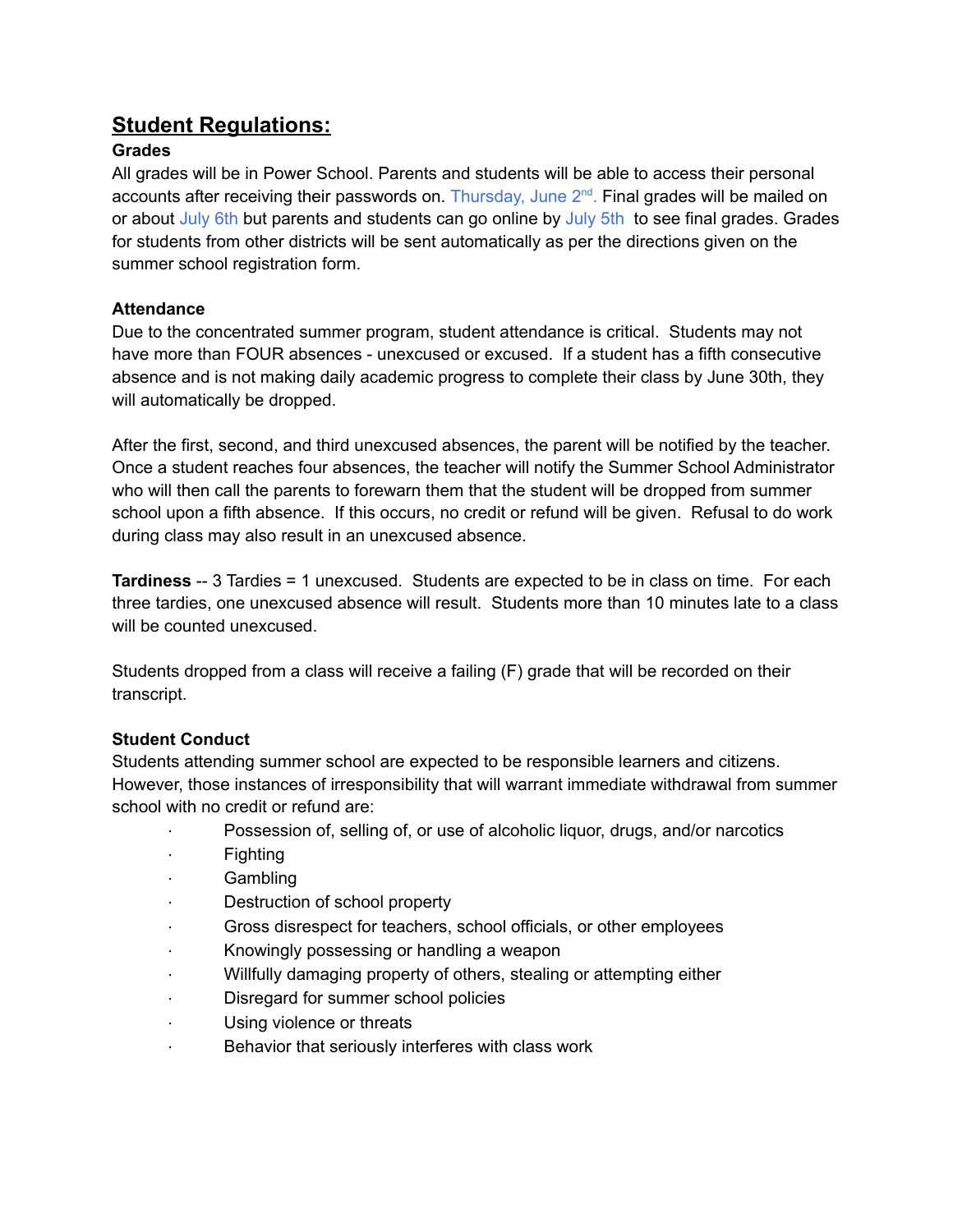#### **Parking**

Student parking will be in the MAIN parking lot. Students should enter and exit the building through the front entrance.

#### **Additional Information/Regulations**

**Tobacco** -- Possession and/or use of any form of tobacco, including vaping devices, is prohibited on school property. On the first offense parents will be notified. On the second offense, the student will be dropped from summer school with no credit or refund.

**Student Dress** -- Casual attire is acceptable in summer school (i.e., shorts, slacks, etc.). Students should follow the school year dress code. Bathing suits or any attire that causes distraction in the classroom will not be permitted. Students must wear shoes at all times. Students will not be permitted to wear caps or shirts that promote alcohol or drugs.

**When In Class** -- Students must remain in the building - except for lunch.

**When Not in Class** -- Students who are not in class should not be in the building.

**Unauthorized Areas** -- Students should not be in unoccupied classrooms or parts of the building not in the area of their regular classes.

**Food** -- Teachers may exercise their judgment on allowing food in class. Students are not to have open containers in the halls and are responsible for throwing their trash away. Breakfast will be available from 8:00 a.m. to 8:25 a.m., and remains free. Lunch will be available from 11:00 pm to 11:30 pm in the Courtyard, and also remains free. Students will eat lunches in the Courtyard.

**Backpacks** -- Backpacks are NOT allowed at Summer School. If backpacks are brought to school, then they must be checked in at the deans' office when students arrive.

#### **Please Note: Online Classes– Attendance in person is required**

If a student needs to take two classes that are offered at the same time, the student should speak to the counselor about enrolling in a summer school class with online content. The course would meet on the same dates and at the same time as the traditional class. Contact Mrs. Rasgorshek in the deans' office or a counselor with questions.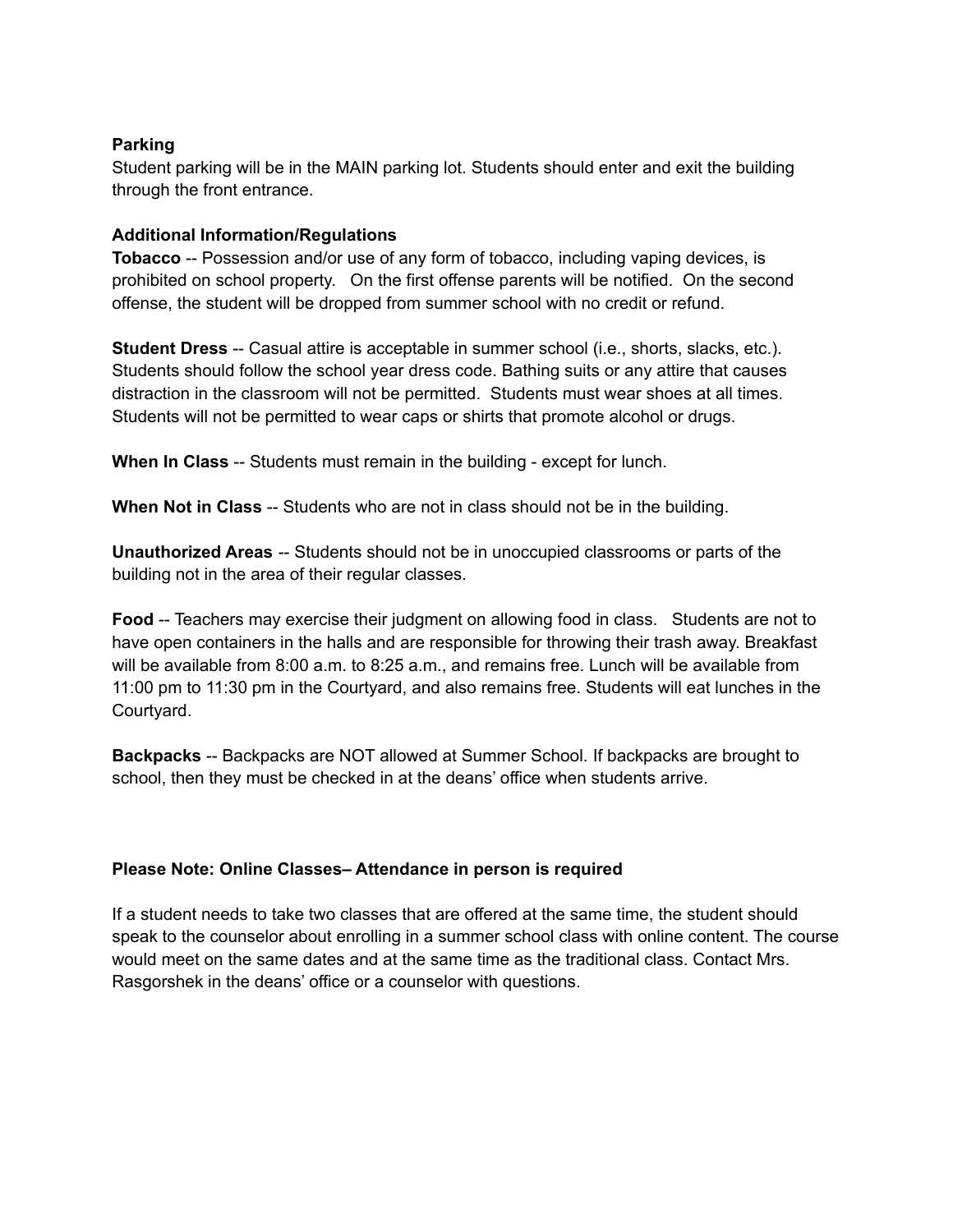# **Business Education**

### **Information Technology**

(1) Learn advanced MS Word tools including graphics editing, autotables, templates and merge.

(2)Learn database operations including reporting and queries.

(3) Learn Excel spreadsheet applications including formatting, formulas and charting.

(4)Learn to integrate applications.

Limited to 20 students per session.

# **Information Technology on OdysseyWare Course # 1135 – 1 8:30 am - 11:00 am**

Prerequisite: None Level: Sr. High Group: 3 Credits: 4

#### **Personal Finance**

Personal Finance is a required course designed to prepare students to make decisions based on future finances. This course will provide foundational knowledge for making informed financial decisions. Students will establish goals dealing with future careers as well as future earnings. Further, students will create personal budgets, complete banking simulations, and become aware of saving and investment options. Students will also explore debt and credit management techniques as well as different insurance options. No incoming Freshmen.

Limited to 20 students per session.

**Personal Finance Course # 1105 – 1 8:30 am – 11:00 am**

**Personal Finance Course # 1105 – 2 11:30 am - 2:00 pm** Prerequisite: None Level: Sr. High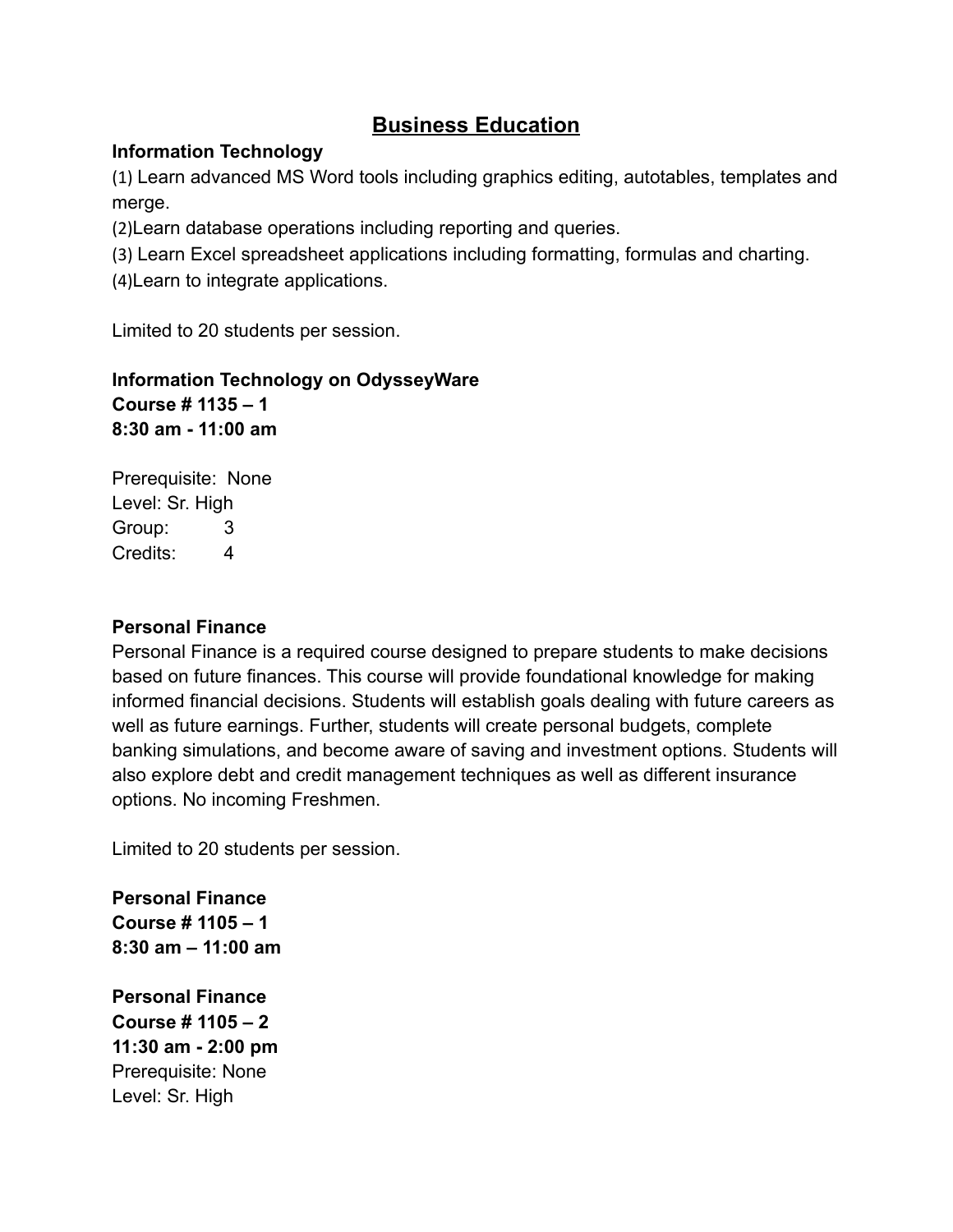Group: 3 Credits: 4

# **English**

## **English 1**

This course allows students to make up one or two semesters of English.

Limited to 20 students per session total.

**English 1 - Sem 1 Course # 1207-1 8:30 am - 11:00 am English 1 - Sem 1 Course # 1207-1 11:30 am - 2:00 pm English 1 - Sem 2 Course # 1207-2 8:30 am - 11:00 am English 1 - Sem 2 Course # 1207-2 11:30 am - 2:00 pm** Prerequisite: None

Level: Sr. High Group: 3 Credits: 4

# **English 2**

This course is offered to students who need to make up one or two semesters of English 2.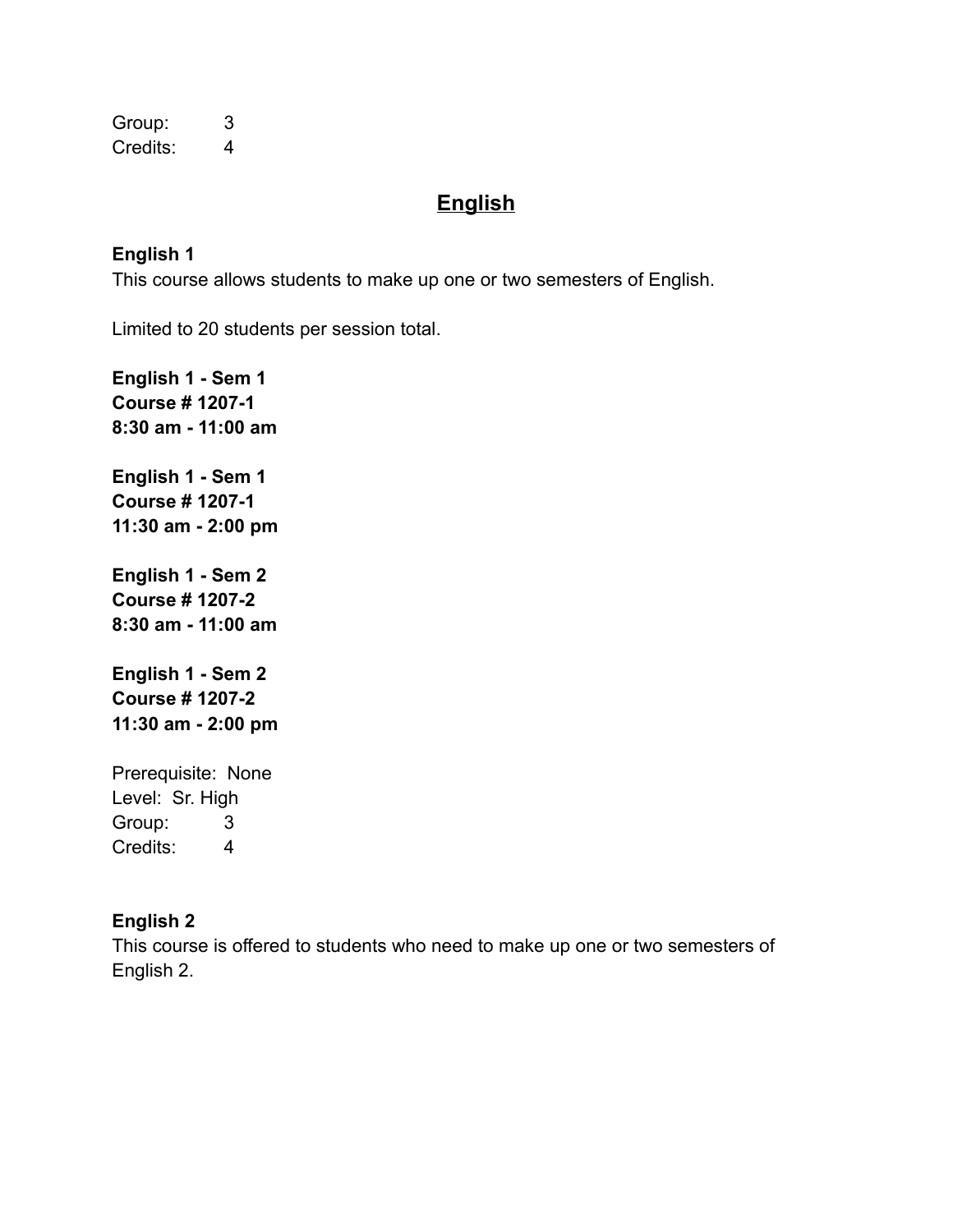Limited to 20 students per session.

**English 2 - Sem 1 Course # 1215-1 8:30 am - 11:00 am English 2 - Sem 1 Course # 1216-1 11:30 am - 2:00 pm English 2 - Sem 2 Course # 1215-2 8:30 am - 11:00 am English 2 - Sem 2 Course # 1216-2 11:30 am - 2:00 pm** Prerequisite: None Level: Sr. High

Group: 3 Credits: 4

#### **English 3**

This course is offered to students who need to make up one or two semesters of English 3.

Limited to 20 students per session.

**English 3 - Sem 1 Course # 1225-1 8:30 am - 11:00 am English 3 - Sem 1 Course # 1225-2 11:30 am - 2:00 pm English 3 - Sem 2 Course # 1225-2 8:30 am - 11:00 am**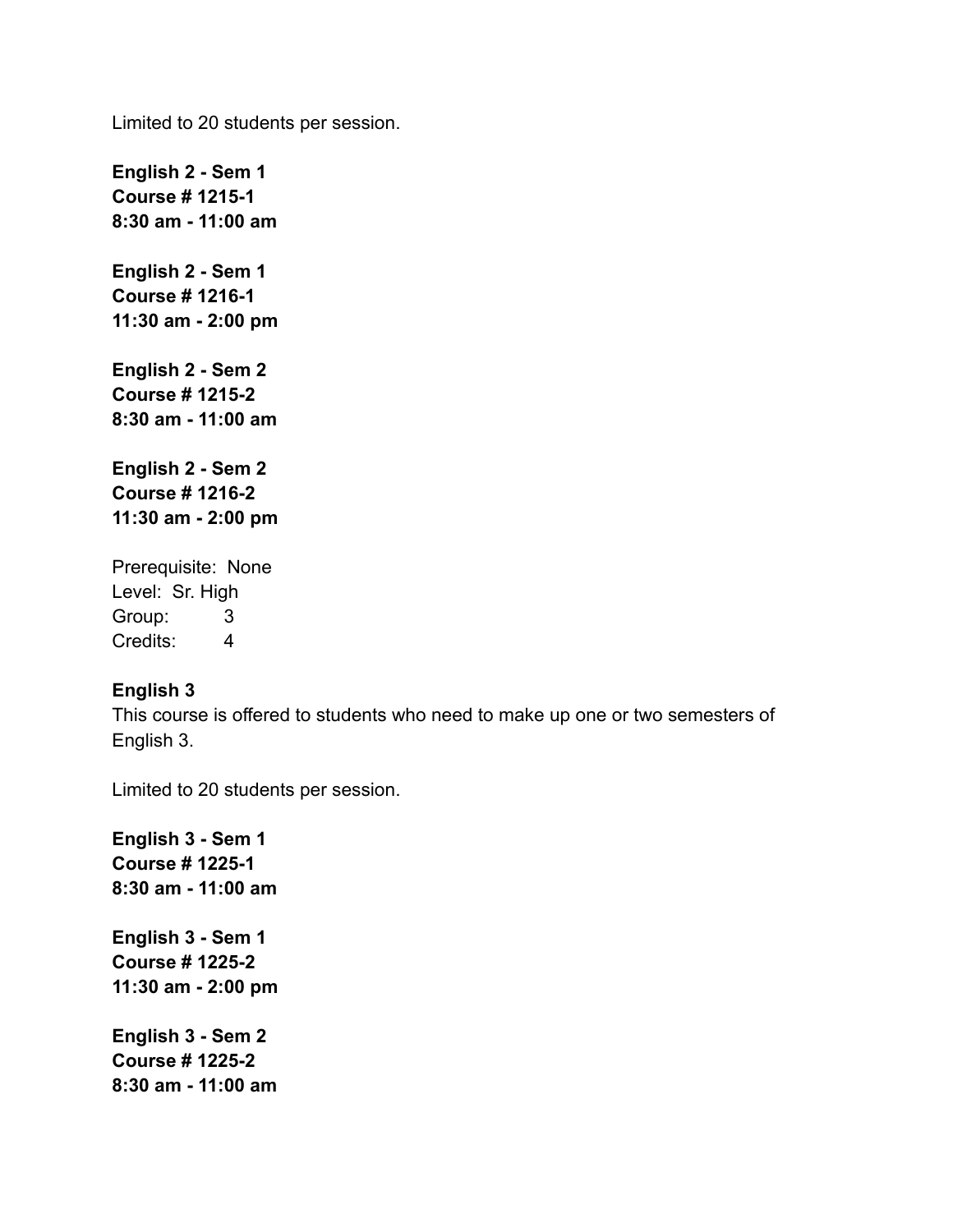**English 3 - Sem 2 Course # 1225-2 11:30 am - 2:00 pm**

Prerequisite: None Level: Sr. High Group: 3 Credits: 4

### **English 4**

This course is designed for seniors who need to make up one semester of English 4.

Limited to 20 students per session.

NOTE: Westside students planning on early graduation must complete arrangements with their counselor before registering to receive credit.

**English 4 – Sem 1 Course # 1237-1 11:30 am - 2:00 pm**

Prerequisite: Senior Level: Sr. High Group: 3 Credits: 4

## **Mathematics**

**Algebra 1 – Sem 1 - Course # 1605-1 8:30 am - 11:00 am**

**Algebra 1 – Sem 1 - Course # 1606-1 11:30 am - 2:00 pm**

**Algebra 1 – Sem 2 - Course # 1606-2 8:30 am - 11:00 am**

**Algebra 1 – Sem 2 - Course # 1606-2 11:30 am - 2:00 pm**

**Geometry – Sem 1 - Course # 1615-1 8:30 am - 11:00 am**

**Geometry – Sem 1 - Course # 1615-2 11:30 am - 2:00 pm**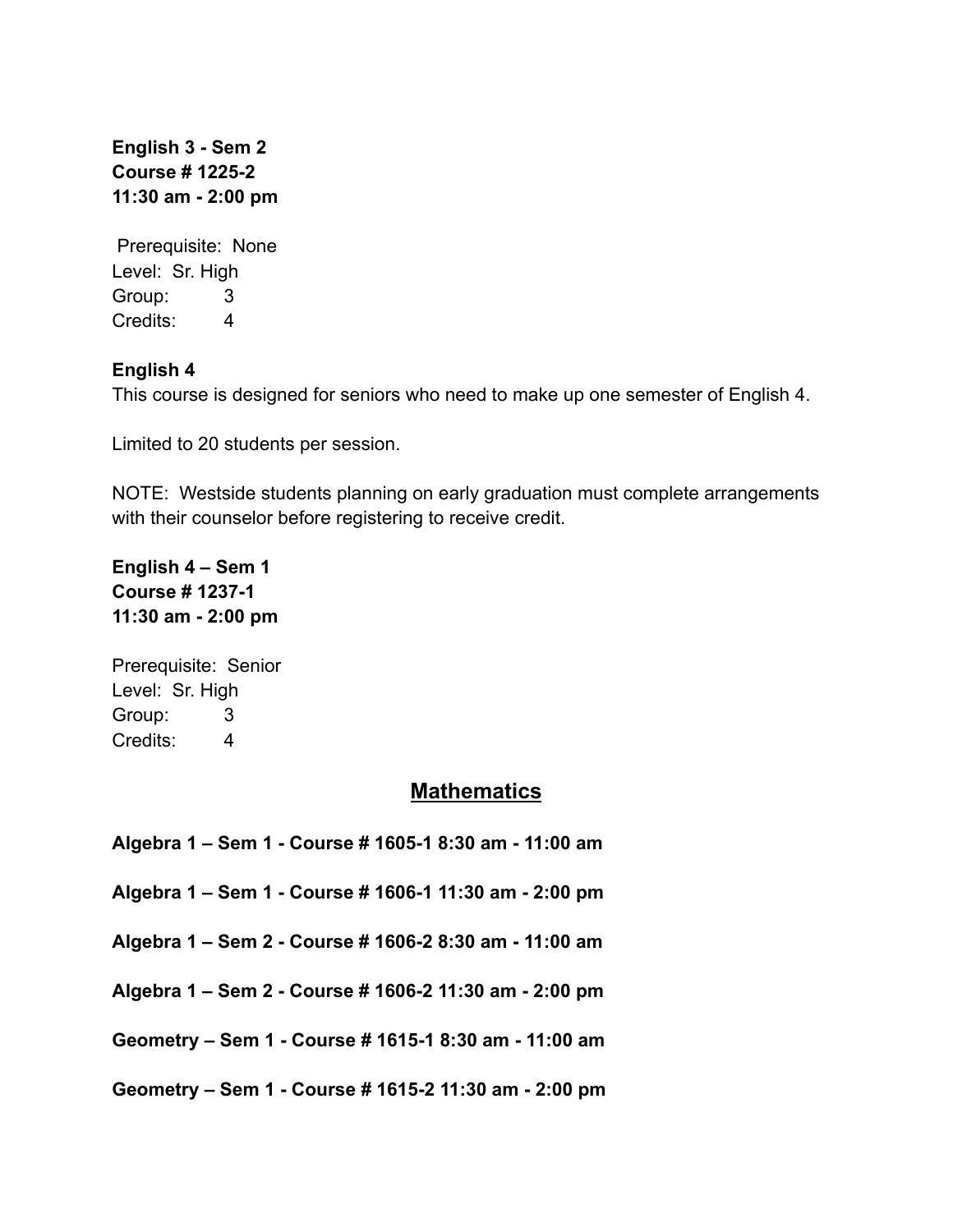**Geometry – Sem 2 - Course # 1616-1 8:30 am - 11:00 am**

**Geometry – Sem 2 - Course # 1616-2 11:30 am - 2:00 pm**

**Algebra 2 – Sem 1 - Course # 1635-1 8:30 am - 11:00 am**

**Algebra 2 - Sem 2 - Course # 1636-2 11:30 am - 2:00 pm**

**Advanced Algebra – Sem 1 - Course # 1637-1 8:30 am - 11:00 am**

**Advanced Algebra – Sem 2 - Course #1637 - 2 11:30 am - 2:00 pm**

Limited to 20 students per session.

The summer school mathematics curriculum is designed for those students who need to recover credits that were not earned during the previous school year. This program is not designed for students attempting to accelerate through an entire year of mathematics.

The curriculum is self-paced with teacher intervention, as needed. Students will receive an outline of the coursework with recommended completion dates for each unit. All students should expect to work on assignments outside of class throughout the duration of summer school.

To recover credit for the course students must successfully complete daily assignments, chapter assessments, and proficiencies, and final exam.

NO extensions of time will be given for any reason.

| Course                  | Credit Hrs. | Group |
|-------------------------|-------------|-------|
| Algebra                 | 5           | 3     |
| Algebra 2               | 5           | 3     |
| Geometry                | 5           | 3     |
| <b>Advanced Algebra</b> | 5           | 3     |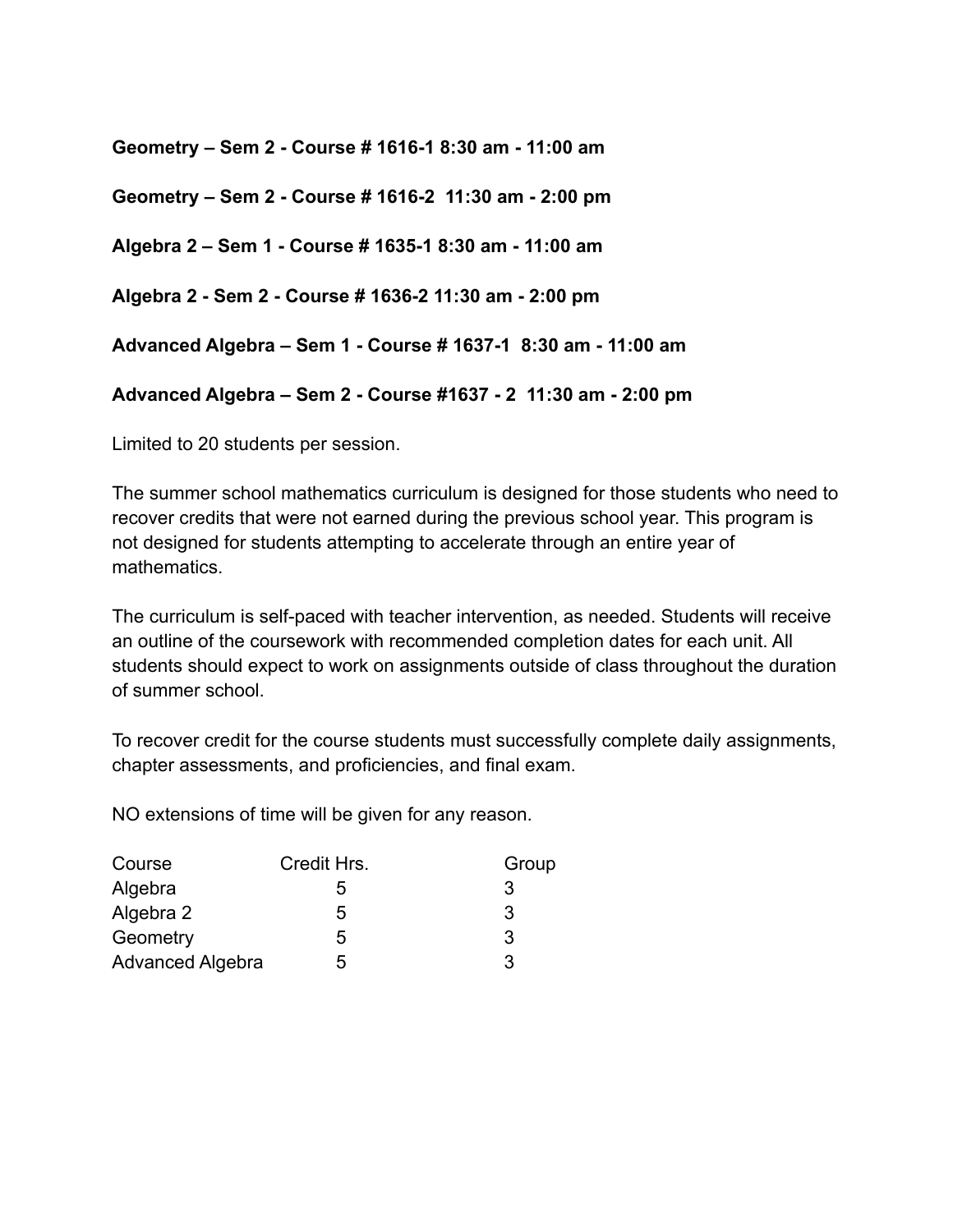# **Health and Physical Education**

### **General Physical Education**

This course is designed to give students basic information regarding a variety of sports. Students will learn to play volleyball, basketball, ultimate Frisbee, flag football, kickball, softball, and tennis. Additionally, students will work on improving their cardiovascular fitness level, muscle strength and endurance, and study how to improve nutritional habits.

The daily class will consist of a workout designed to elevate the heart rate, complete muscle-toning exercises, and then the students will begin to work on a designated sport. Students will be given instruction on basic rules of the game, techniques, and be given time to practice the concepts taught that day. Students will be expected to be active for the entire 3 hour block.

Students are expected to dress appropriately for the class. Athletic shoes and workout clothes are REQUIRED. No tank tops or sandals may be worn for the class.

\*WHS Students - This class is only open to students who have previously failed a semester of Physical Education.

Limited to 20 students per session.

**Physical Education Course #1781-2 8:30 am - 11:00 am**

Prerequisite: Students in grades 9 – 12 Level: Sr. High Group: 3

## **Healthy Living**

Healthy Living will teach students how to develop an understanding of the role nutrition plays in living a healthy life, analyze factors that influence mental health and well-being, evaluate information and apply in a personal way to improve overall health and well-being, examine and identify the components of human sexuality and reproduction.

Limited to 20 students per session.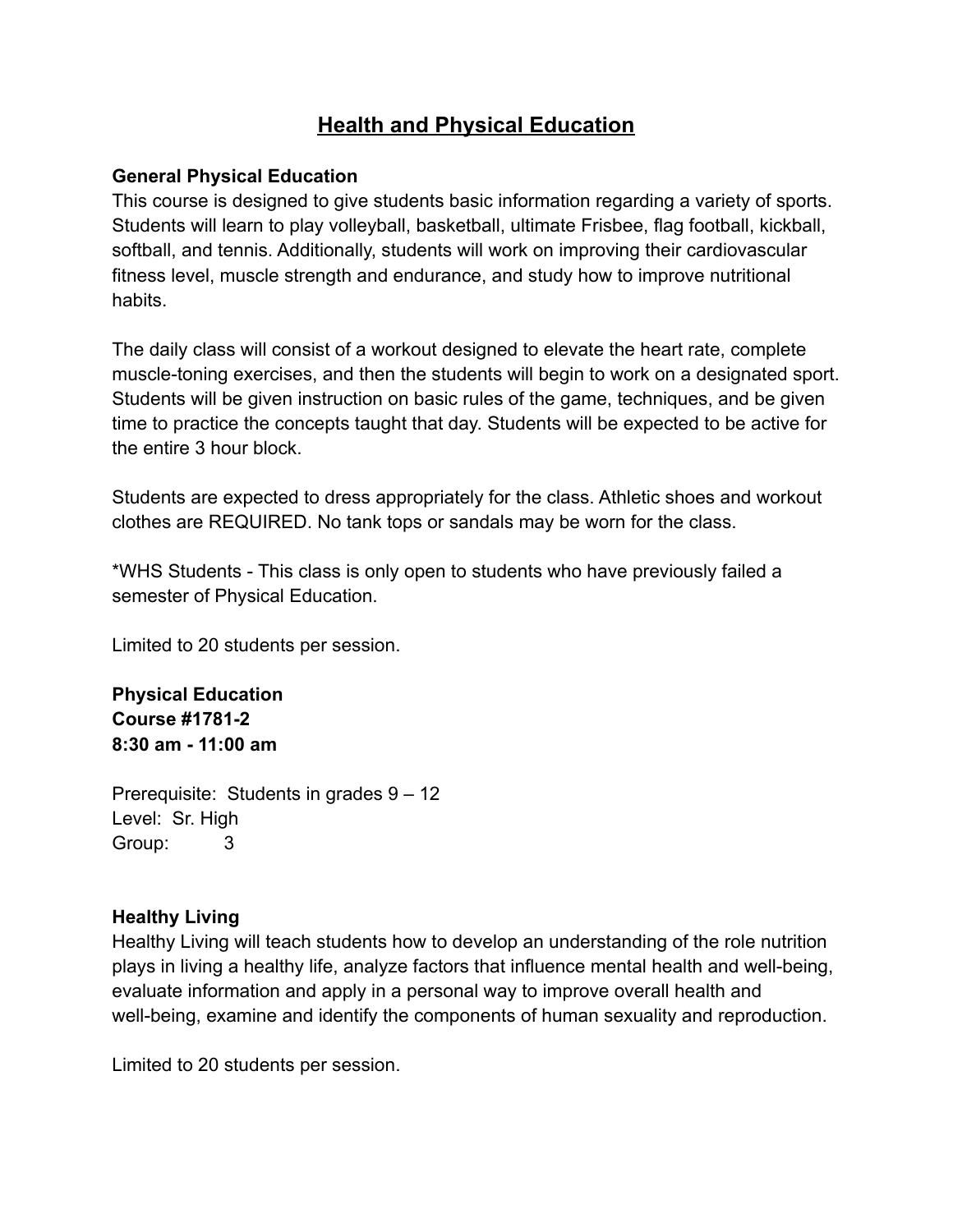# **Healthy Living Course # 1765-1 11:30 am - 2:00 pm**

Prerequisite: Students must have previously earned a grade of "F" in the course

Level: Sr. High Group: 3 Credits: 4

# **Science**

### **Earth and Space Science**

The course content is the same as Earth and Space Science during the school year. Students cannot have previously taken this course and failed. This class is structured with the student working independently to complete work and prepare for assessments. Students are expected to attend class every day. Students learn from Blackboard resources as well as specific laboratory activities that must be completed at school. An instructor is available during class time as well as via e-mail to address concerns or questions. All assessments will be taken under the supervision of the instructor.

A student who signs up for this should be a self-starter and plan on working independently towards meeting course outcomes. In addition, students who enroll in this course should be comfortable asking for help and communicating one-on-one with a teacher.

NOTE: This course fulfills the prerequisite for Physics. Students are encouraged to take the course before taking Physics. Students must be concurrently enrolled in Earth/Space Science for the Fall Semester. This registration will be removed upon successful completion of the Earth/Space Science summer course.

Limited to 24 students per session.

**Earth & Space Science Course # 1845-1 8:30 am - 11:00 am**

**Earth & Space Science Course # 1845-2 11:30 am - 2:00 pm**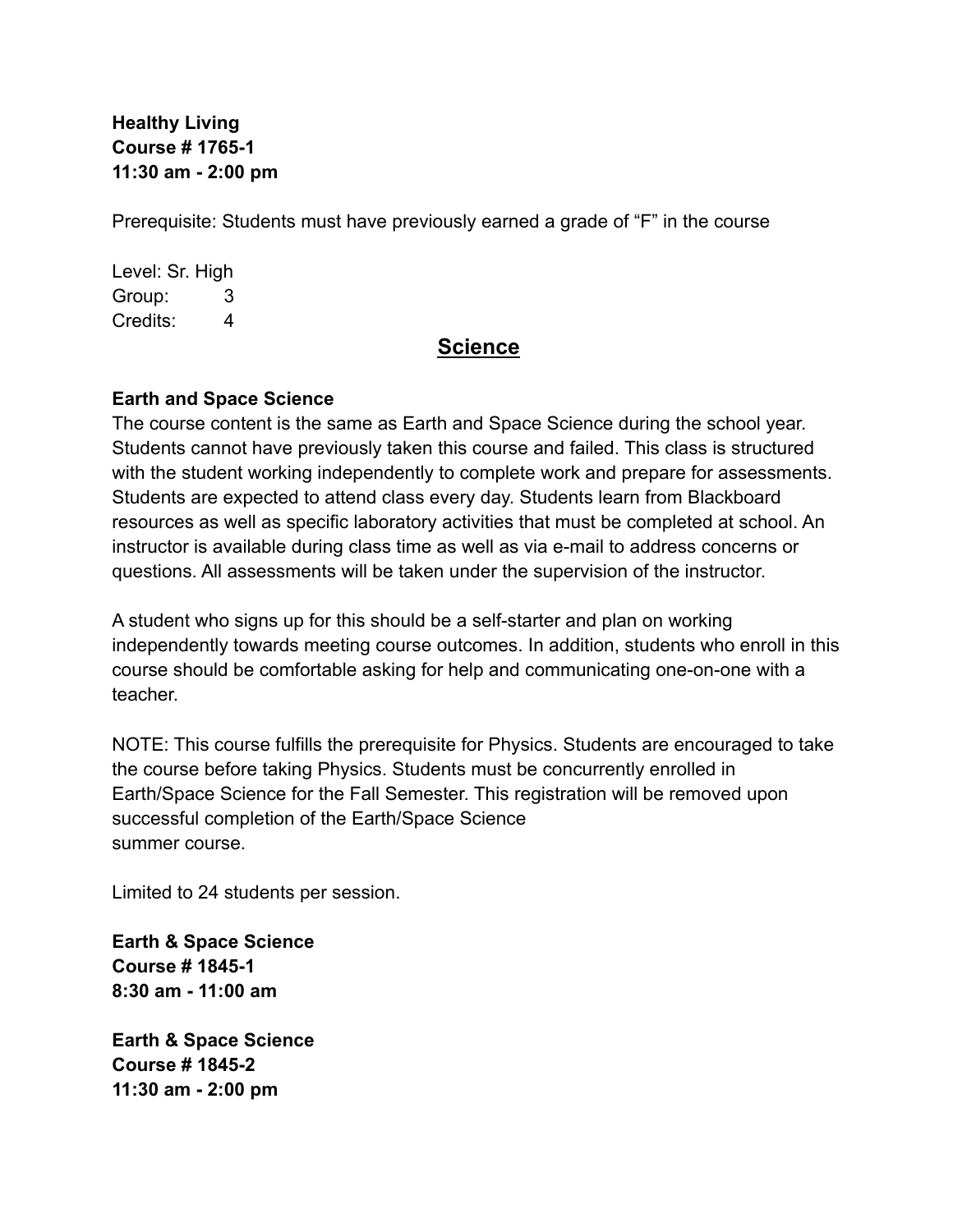Prerequisite: Biology or Honors Biology Level: Sr. High

Group: 3

Credits: 4

# **Biology**

This course is for students who have been enrolled in Biology and have received a failing grade or an incomplete.

Each student will:

(1) Study the structures and functions of the cell

(2) Study the cycle of energy through living systems

(3) Examine the role of DN as applied to genetics and heredity

(4) Investigate biotechnology and its application to society

(5) Explore diversity and examine populations in living organisms

(6) Participate in one major dissection to study body systems

Limited to 20 students per session.

**Biology Sem 1 Course #1805-1 8:00 am - 11:00 am**

**Biology Sem 1 Course #1805-1 11:30 am - 2:00 pm**

**Biology Sem 2 Course #1806-2 8:00 am - 11:00 am**

**Biology Sem 2 Course #1806-2 11:30 am - 2:00 pm**

Prerequisite: None Level: Sr. High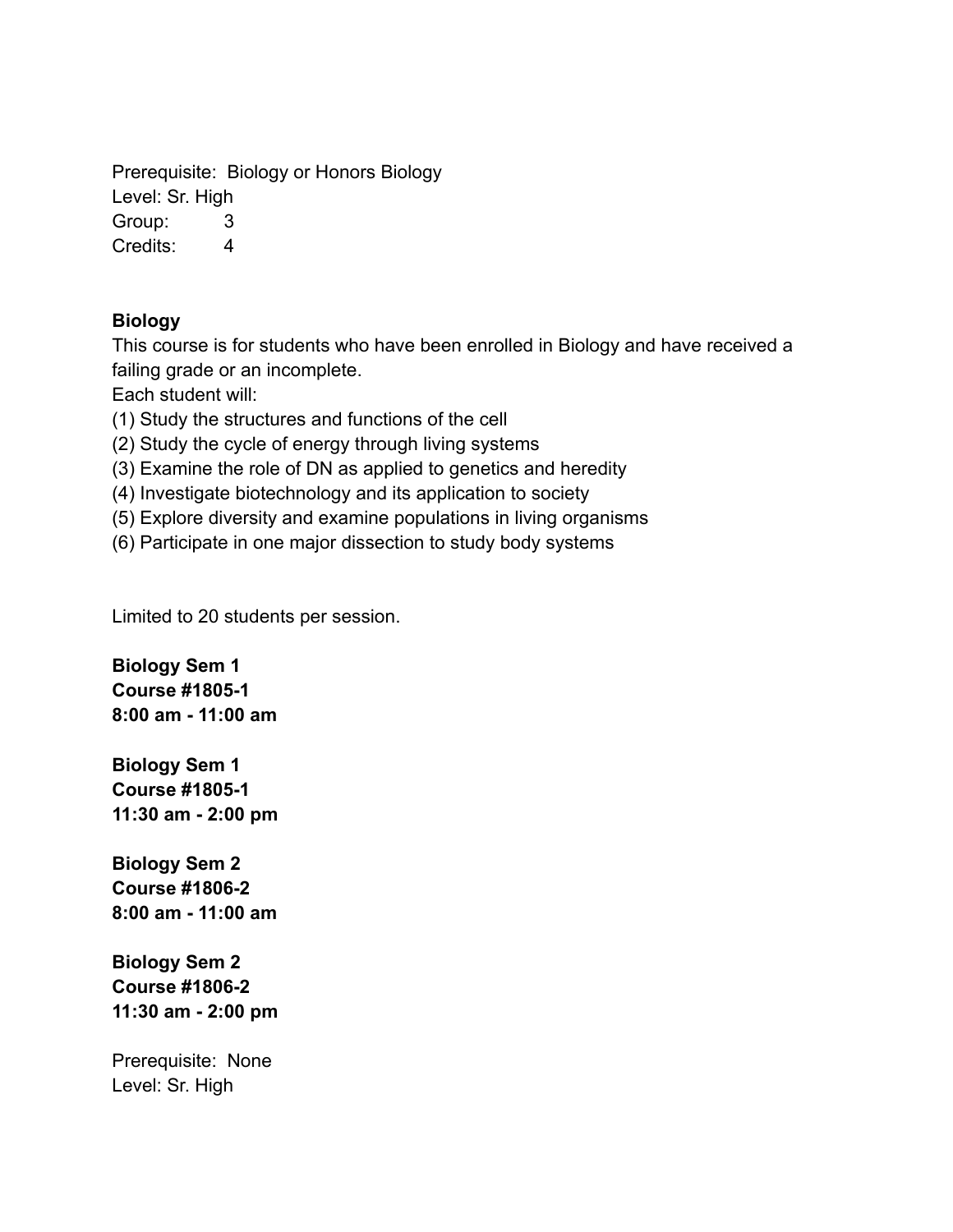Group: 3 Credits: 4

# **Social Studies**

## **American Government**

This course will focus on the contemporary nature and function of the American political system. The units will cover the following areas:

(1) summarizing the basic framework of American political values and traditions

(2) examining the structure of the levels of government

(3) analyzing various links between people and the government including public opinion, political parties, interest groups, voting & media and

(4) examining our judicial system with special attention on rights, police, courts, and prisons.

Limited to 20 students per session.

**American Government Course # 1947-1 8:00 am - 11:00 am**

**American Government Course # 1947-2 11:30 am - 2:00 pm**

Prerequisite: 11th or 12th grade Level: Sr. High Group: 3 Credits: 4

## **United States History**

This course is designed to enable students to complete their U.S. History graduation requirement. It is open to students who have been enrolled in U.S. History and have received a failing grade or an incomplete. Individualized instruction is emphasized in working with each student according to his/her interests, needs and abilities. Students may choose either first or second semester U.S. History credit.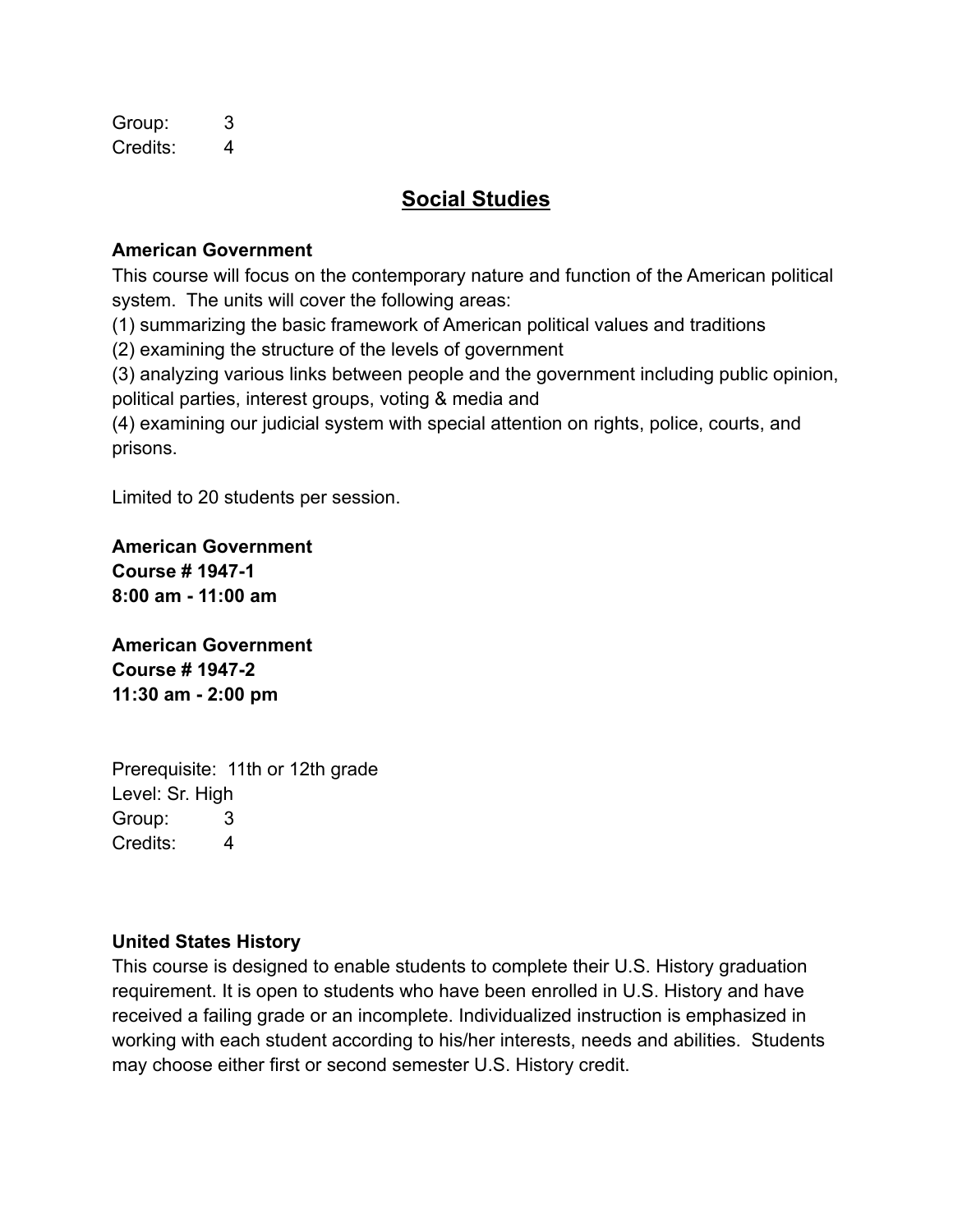Limited to 20 students per session.

**Early United States History Course # 1925-1 8:30 am - 11:00 am**

**Modern United States History Course # 1926-2 8:30 am - 11:00 am**

**United States History Sem 1 Course # 1925-1 11:30 am - 2:00 pm**

**United States History Sem 2 Course # 1926-2 11:30 am - 2:00 pm**

Prerequisite: None Level: Sr. High Group: 3 Credits: 4

#### **World History**

The course of study will be world history to World War II. Topics to be studied include world hunger, economic interdependence, differing cultures, and problems of peace and war. Emphasis is placed on data-gathering, group discussions, problem solving and student presentations.

Limited to 20 students per session.

**World History Sem 1 Course #1915-1 8:30 am - 11:00 am**

Prerequisite: None Level: Sr. High Group: 3 Credits: 4